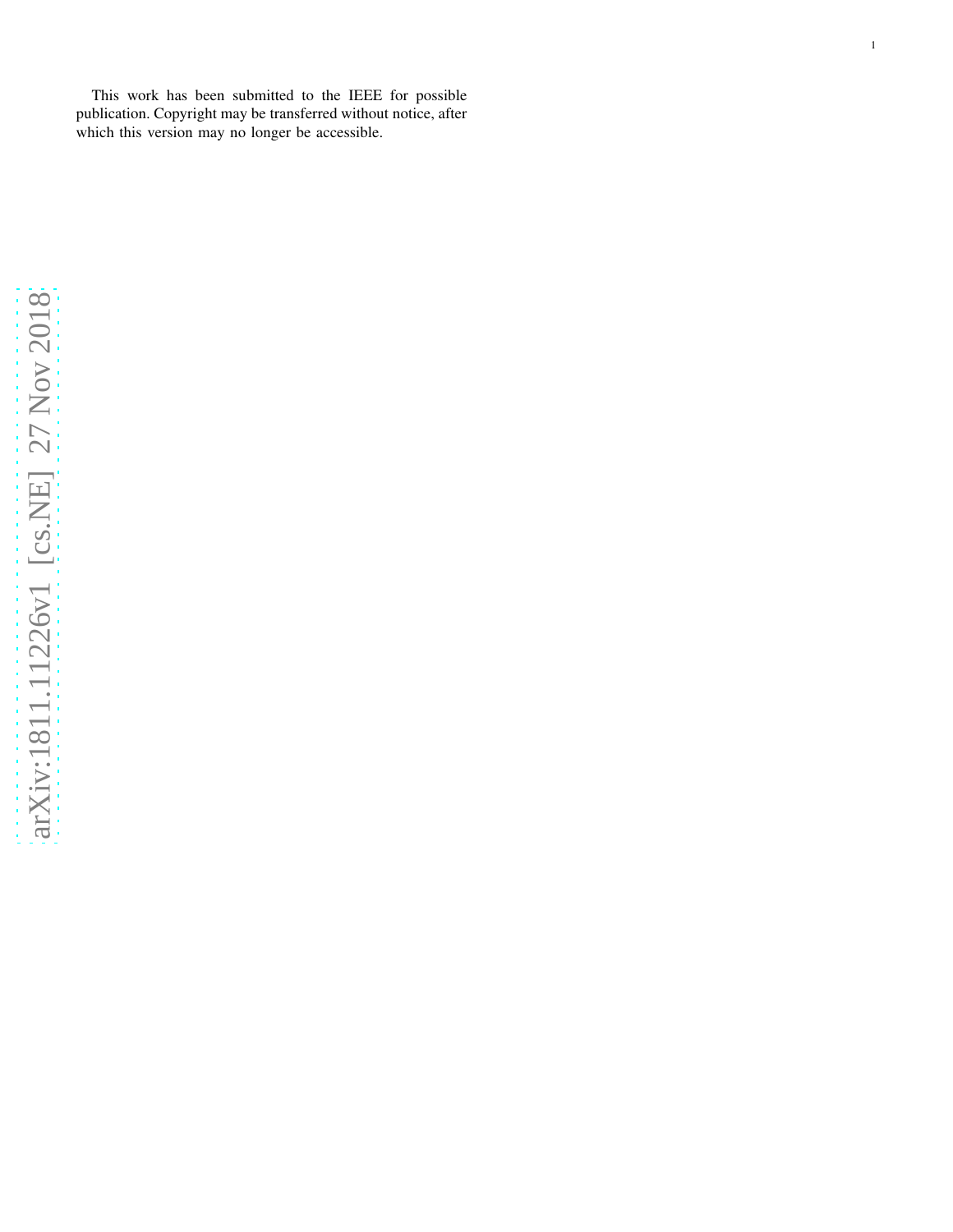# CT organ segmentation using GPU data augmentation, unsupervised labels and IOU loss

Blaine Rister, Darvin Yi, Kaushik Shivakumar, Tomomi Nobashi and Daniel L. Rubin

*Abstract*—Fully-convolutional neural networks have achieved superior performance in a variety of image segmentation tasks. However, their training requires laborious manual annotation of large datasets, as well as acceleration by parallel processors with high-bandwidth memory, such as GPUs. We show that simple models can achieve competitive accuracy for organ segmentation on CT images when trained with extensive data augmentation, which leverages existing graphics hardware to quickly apply geometric and photometric transformations to 3D image data. On 3 mm<sup>3</sup> CT volumes, our GPU implementation is  $2.6-8\times$  faster than a widely-used CPU version, including communication overhead. We also show how to automatically generate training labels using rudimentary morphological operations, which are efficiently computed by 3D Fourier transforms. We combined fully-automatic labels for the lungs and bone with semi-automatic ones for the liver, kidneys and bladder, to create a dataset of 130 labeled CT scans. To achieve the best results from data augmentation, our model uses the intersection-over-union (IOU) loss function, a close relative of the Dice loss. We discuss its mathematical properties and explain why it outperforms the usual weighted cross-entropy loss for unbalanced segmentation tasks. We conclude that there is no unique IOU loss function, as the naive one belongs to a broad family of functions with the same essential properties. When combining data augmentation with the IOU loss, our model achieves a Dice score of 78-92% for each organ. The trained model, code and dataset will be made publicly available, to further medical imaging research.

*Index Terms*—computer vision, image segmentation, deep learning, data augmentation, computed tomography (CT)

#### I. INTRODUCTION

Fully-convolutional neural networks (FCNs) have recently become the de facto standard for medical image segmentation. These models simultaneously detect and segment objects of interest from raw image data, eliminating the need to design application-specific features. Current trends suggest that FCN models are capable of performing a wide variety of organ segmentation tasks, but they are limited by the scarcity of training data and the computational issues inherent in volumetric image processing. Additionally, medical images typically exhibit severe class imbalance, for which the usual segmentation loss functions are poorly suited. First, this paper addresses the data issue by creating a new dataset, using manual annotation for some organs and unsupervised methods for others, then performing 3D augmentations on this dataset using the GPU. Next, the computational issues are addressed with a small, memory-efficient model trained with a new loss

function which excels at unbalanced segmentation. The end result is a fast and robust model for multi-organ segmentation.

Typical FCNs contain millions of trained parameters across dozens of layers. Training is almost always accelerated by graphics processing units (GPUs), which provide massive parallelism and high memory bandwidth. However, complex FCNs consume a prohibitive amount of high-bandwidth memory when extended to process 3D images. This has led to a variety of clever approaches for applying 2D models to 3D data. In contrast, we argue that simpler 3D models can achieve competitive accuracy when combined with extensive data augmentation. By randomly transforming images at each training iteration, the network optimizes over a practically infinite distribution of training images. We leverage GPU texture sampling hardware to perform 3D data augmentation at negligible computational cost. By combining geometric and photometric transformations, our implementation minimizes memory usage and accelerates training. As part of our data augmentation, we show how GPUs can quickly generate random imaging noise. Our code is available as a small, easy-to-use library<sup>[1](#page-1-0)</sup> written in Python,  $C++$  and CUDA, which is 2.6-8 $\times$  faster than a SciPy implementation, including communication overhead [\[1\]](#page-9-0).

Besides the input data, we found that the choice of loss function is important for achieving high accuracy in unbalanced segmentation tasks. In our experiments, data augmentation always decreases the validation loss, but this only corresponds to an improvement in binary segmentation accuracy for certain loss functions. Weighted cross-entropy, the most common loss function for segmentation, performs poorly when the classes are significantly unbalanced, as is often the case in medical images. This is because it assigns a lesser penalty for false positives than for false negatives. Instead, we propose the intersection-over-union (IOU) loss function, which is closely related to the Dice loss, but has the advantage of being a metric [\[2\]](#page-9-1), [\[3\]](#page-9-2). We analyze the mathematical properties of the IOU and Dice losses, showing that they have approximately balanced penalties for each type of error, and that each belongs to an infinite family of functions having essentially the same properties. In our experiments, the IOU loss significantly outperforms weighted cross-entropy, and results are further improved by data augmentation.

Finally, we created a new dataset and applied these technologies to CT organ segmentation, which is the task of detecting and delineating organs in a CT scan. Manual annotation of large datasets is impractical for complex organs, such as the skeleton. To address this challenge, we show how to automatically generate training labels using simple image

Manuscript received 11/27/2018. The authors are with the Departments of Electrical Engineering, Radiology and Biomedical Data Science at Stanford University, Stanford, CA USA 94305 (email: blaine@stanford.edu, darvinyi@stanford.edu, 19kaushiks@students.harker.org, tomomi@stanford.edu, dlrubin@stanford.edu).

<span id="page-1-0"></span><sup>1</sup>https://github.com/bbrister/cudaImageWarp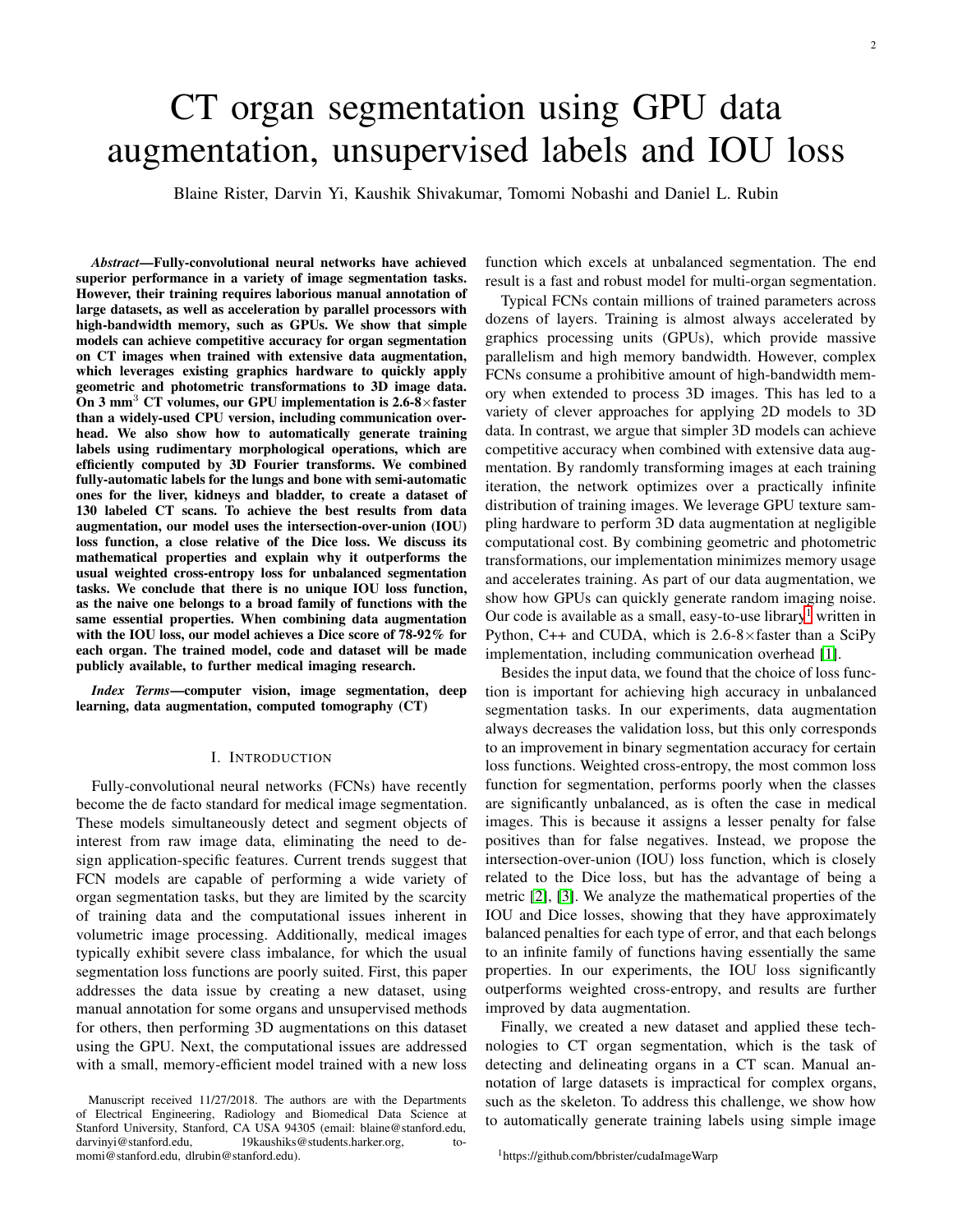morphology, which is accelerated by 3D Fourier transforms. We automatically generate labels for lungs and bone, which are then combined with manual annotations for the liver, kidneys and bladder. Our experiments suggest that the FCN is able to learn the "average appearance" of the organ, and is not distracted by intermittent failures in the crude morphological algorithm. In addition to fully-automated organ labels, we manually delineated the liver, kidneys and bladder in a dataset of 130 CT scans from the Liver Tumor Segmentation Challenge (LiTS), to create a free organ segmentation dataset with all five organ classes [\[4\]](#page-9-3). We then used this dataset to train a multi-class FCN. Our model segments the lung, liver, bone, kidneys and bladder with respective Dice scores of 91.8%, 92.2%, 79.3%, 78.3% and 83.7%, consistent with results from the literature which depend on more complex models [\[5\]](#page-9-4), [\[6\]](#page-9-5). We also evaluated the liver segmentation on the LiTS challenge test set, with similar results. The trained model, code and dataset will be made publicly available, to further medical imaging research.

Our main contributions, along with the structure of the paper, are summarized as follows:

- Unsupervised algorithms for labeling the bones and lungs in CT scans (section [III\)](#page-3-0)
- An efficient GPU implementation of 3D data augmentation (section [IV\)](#page-3-1)
- A new loss function which improves results for unbalanced segmentation (section [V-C\)](#page-6-0)
- A new dataset consisting of five organs labeled in 130 CT scans (section [VI-A\)](#page-7-0)

### II. RELATED WORK

This section describes the related work supporting each of our main contributions–first organ segmentation in general, then using deep learning, then data augmentation, then weak supervision, and finally loss functions.

Organ segmentation has long been an active area of medical imaging research. Approaches can be divided into two main categories: semi-automatic and fully-automatic. The former group requires a user-generated starting shape, which grows or shrinks into the organ of interest. These approaches typically take into account intensity distributions, sharp edges and even the shape of the target organ, and their success depends greatly on the initialization. See Freiman et al. for an example of semiautomatic liver segmentation [\[7\]](#page-9-6).

The other category, fully-automatic methods, require no user input, as they directly detect the object of interest in addition to delineating its boundaries. These techniques can be divided into two main areas, pattern recognition and atlas-based. Pattern recognition methods are currently dominated by artificial neural networks such as FCNs, but other other deep learning methods have been tried [\[8\]](#page-9-7). For example, Qin et al. used a CNN to classify super-pixels, while Dong et al. combined an FCN with a generative adversarial network (GAN) [\[9\]](#page-9-8), [\[10\]](#page-9-9). In contrast to pattern recognition, atlas-based methods work by warping, or registering an image to a labeled atlas image. While atlas-based methods can achieve high accuracy, interpatient registration is computationally expensive and extremely sensitive to changes in imaging conditions, for example the absence of an organ. These methods are best suited to stationary objects of consistent size and shape, such as the brain [\[11\]](#page-9-10). For whole-body imaging, pattern recognition methods, and in particular deep learning, have rapidly grown in popularity. For the sake of completeness, it is worth noting that the distinction between these categories can be vague. For example, Okada et al. proposed a method which automatically generates seeds for semi-automatic segmentation methods, based on the size and location of a user-provided liver segmentation [\[12\]](#page-9-11).

As in our work, many researchers are now applying FCNs to the task of CT organ segmentation [\[3\]](#page-9-2), [\[5\]](#page-9-4), [\[6\]](#page-9-5), [\[13\]](#page-9-12). However, most of these models are limited to a specific organ or body region, around which they assume the images will be cropped. In addition, some multi-organ projects are based on privately held data, and thus can neither be replicated nor extended beyond the obvious limitations of fine-tuning [\[5\]](#page-9-4). In contrast, our simple model naturally applies to a wide variety of organs, and requires no manual intervention in preparing the images. Leveraging a memory-efficient model and resampling the images to a coarse 3 mm<sup>3</sup> resolution allows us to process large sections of the body at once. Using Tensorflow, we created a computationally-efficient model which can be deployed on a wide variety of devices, for use by practitioners of other disciplines [\[14\]](#page-9-13).

Data augmentation has become standard practice in applying deep learning models to images. As in our work, several others have applied random affine transformations to 3D volumes [\[3\]](#page-9-2). However, to our knowledge, we are the first to develop a computationally efficient system for augmenting 3D images using GPU texture sampling, and the first to leverage GPUs for random noise generation for the purpose of data augmentation. Some of the current deep learning frameworks, such as Keras, provide built-in operations for image manipulation [\[15\]](#page-9-14). However, at the time of writing these do not support 3D geometric operations, and they are probably not implemented in the most efficient way.

Automatic generation of training labels is an active area of machine learning research, sometimes called "weak supervision." Ghafoorian et al. used a region-growing algorithm to train a deep neural network for brain ventricle segmentation [\[16\]](#page-9-15). We apply an even simpler method to the lungs and bone, which is accelerated via 3D Fourier transforms, and unlike the previous work, requires no user input. This is essential for bones, which are too numerous to annotate manually.

The final contribution of our work is the IOU loss, both its proposal and mathematical analysis. This is closely related to the Dice loss which was proposed by Milltari et. al [\[3\]](#page-9-2). Sudre et al. noted that the Dice loss, as well as a variant based on fuzzy set theory, outperform weighted cross-entropy for unbalanced classes [\[17\]](#page-9-16). However, to our knowledge, no one has yet expounded on the mathematical properties of these loss functions, their relationship to the binary scores for which they are named, nor the reason for their superior performance to the usual per-voxel loss functions [\[17\]](#page-9-16).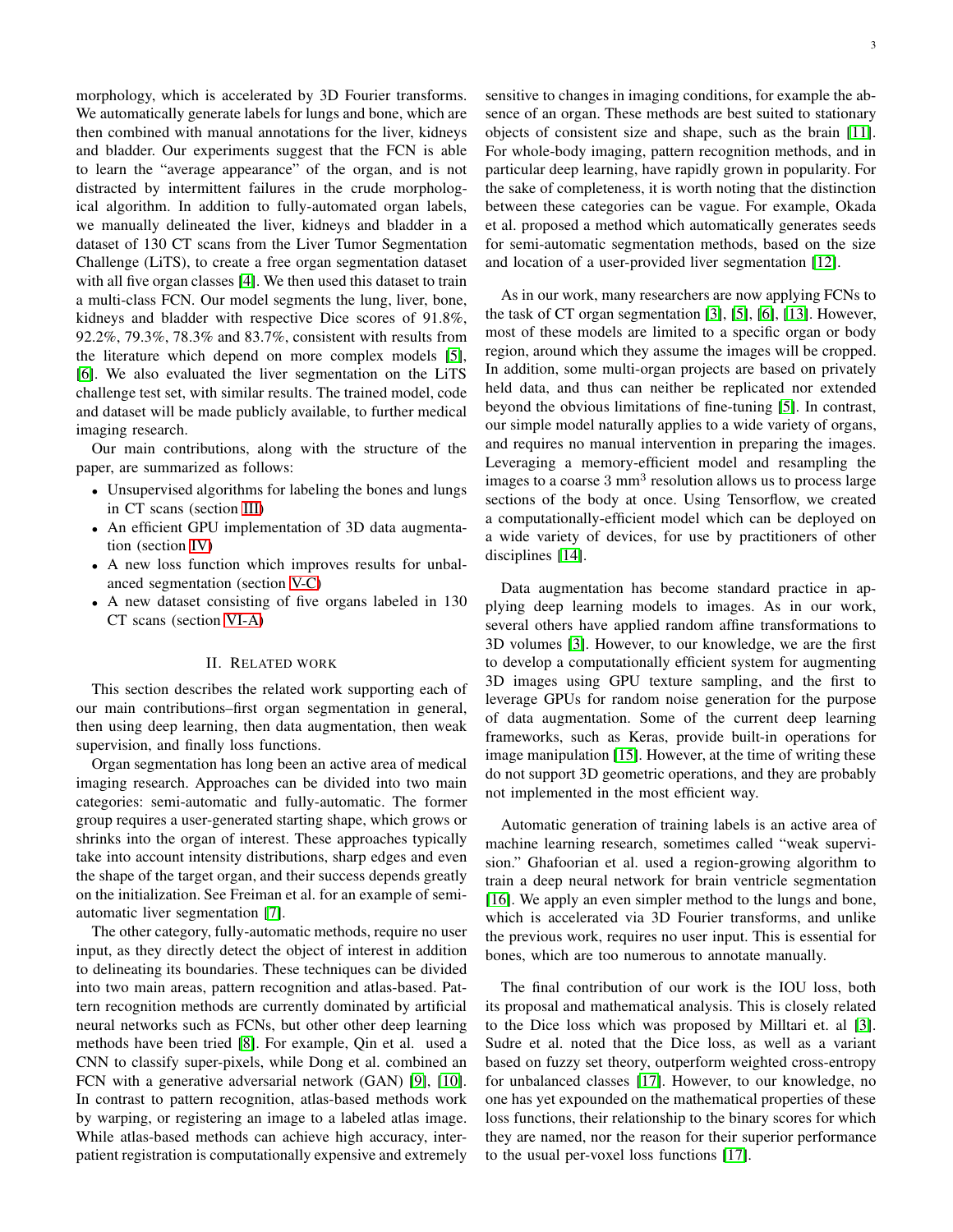## III. TRAINING LABEL GENERATION

<span id="page-3-0"></span>This section explains how we used image morphology to automatically detect and segment organs, which generates training labels for our neural network. First we describe the basics of *n*-dimensional image morphology, and how we accelerated these operations using Fourier transforms. Then we describe the specific algorithms used to segment the lungs and bones.

## *A. Morphology basics, acceleration by Fourier transforms*

Let  $f : \mathbb{Z}^n \to \mathbb{F}^2$  denote a binary image, and  $k : \mathbb{Z}^n \to \mathbb{F}^2$ the structuring element. Then dilation is

$$
D(f,k)(x) = \begin{cases} 1, & (f*k)(x) > 0 \\ 0, & \text{otherwise.} \end{cases}
$$
 (1)

That is, we first convolve  $f$  with  $k$ , treating the two as real-valued functions on  $\mathbb{Z}^n$ . Then, we convert back to a binary image by setting zero-valued pixels to black, all others to white. Erosion is computed similarly: if  $f$  is the binary complement of f, then erosion is just  $E(f, k)(x) = \overline{D(\bar{f}, k)}$ . Similarly, the opening and closing operations are compositions of erosion and dilation.

Written this way, all of the basic operations in  $n$ dimensional binary morphology reduce to a mixture of complements and convolutions, the latter of which can be computed by fast Fourier transforms, due to the identity  $f * k =$  $\widehat{f} \cdot \widehat{k}$ , where  $\widehat{f}$  denotes the Fourier transform of f. This allows us to quickly generate training labels by morphological operations, especially when the structuring elements are large. In what follows, we describe how morphology is used to generate labels for two organs of interest, the skeleton and lungs. These organs were chosen because their size and intensity contrast enable detection by simple thresholding.

## *B. Morphological detection and segmentation of CT lungs*

The lungs were detected and segmented based on the simple observation that they are the two largest air pockets in the body. First, we extract the air pockets from the CT scan by removing all voxels greater than -150 Hounsfield units (HU). The resulting mask is called the thresholded image. Then, we remove small air pockets by morphologically eroding the image using a spherical structuring element with a diameter of 1 cm. Next, we remove any air pockets which are connected to the boundary of any axial slice in the image<sup>[2](#page-3-2)</sup>. This removes air outside of the body, while preserving the lungs. From the remaining air pockets, we take the two largest connected components, which are almost certainly the lungs. Finally, we undo the effect of erosion by taking the components of the thresholded image which are connected to the two detected lungs. An example output in shown in figure [1.](#page-3-3)

A quick web search reveals that similar algorithms have previously been used to segment the lungs [\[19\]](#page-9-17). The novelty in our approach lies in using this algorithm to train a deep neural network, which can be more robust than the morphological algorithm from which it was trained, as discussed in section [VI-C.](#page-8-0)

<span id="page-3-2"></span><sup>2</sup>That is, the maximal and minimal extent of the image in the  $x$  and  $y$  axes.



<span id="page-3-3"></span>Figure 1. Example of CT lung detection and segmentation using image morphology. Lung mask overlaid in blue. Rendered by 3D Slicer [\[18\]](#page-9-18).

## *C. Morphological detection and segmentation of CT skeleton*

Bone segmentation proceeds similarly to lung segmentation, by a combination of thresholding, morphology and selection of the largest connected components. This time we define two intensity thresholds,  $\tau_1 = 0$  and  $\tau_2 = 200$  HU. These were selected so that almost all bone tissue is greater than  $\tau_1$ , while the hard exterior of each bone is usually greater than  $\tau_2$ . First, we select the exteriors of all the bones by thresholding the image by  $\tau_2$ . This step inevitably also includes some unwanted tissues, such as the aorta, kidneys and intestines, especially in contrast-enhanced CTs. To remove these unwanted tissues, we select only the largest connected component, which is the skeleton. Next, we fill gaps in the exteriors of the bones by morphological closing, using a spherical structuring element with a diameter of 2.5 cm. This step has the unwanted side effect of filling gaps between bones as well, so we apply the threshold  $\tau_1$  to remove most of this unwanted tissue.

At this stage, there could be holes in the center of large bones, such as the pelvis and femurs. To fill these, we note that, when the patient is reclined on the exam table, large bones almost always lie parallel to the z-axis of the image. Accordingly, we process each  $xy$ -plane (axial slice) in the image, filling in any holes which are not connected to the boundaries. This fills in the centers of large bones in most slices, which suffices for our purposes of training a deep neural network. See figure [2](#page-4-0) for a 3D visualization of the resulting skeleton segmentation. The accuracy of this scheme is evaluated in section [VI-C.](#page-8-0)

## <span id="page-3-1"></span>IV. GPU-ACCELERATED DATA AUGMENTATION

Deep neural networks can be viewed as *tabulae rasae* on which a wide variety of classifiers can be inscribed, depending on the training data. For example, we typically expect that image classifiers should be invariant to rotation and scaling, but the basic units of convolutional neural networks (CNNs) need not be. Given a basic dataset, data augmentation applies random transformations to generate new training data. Theoretically, this can be justified as modifying the data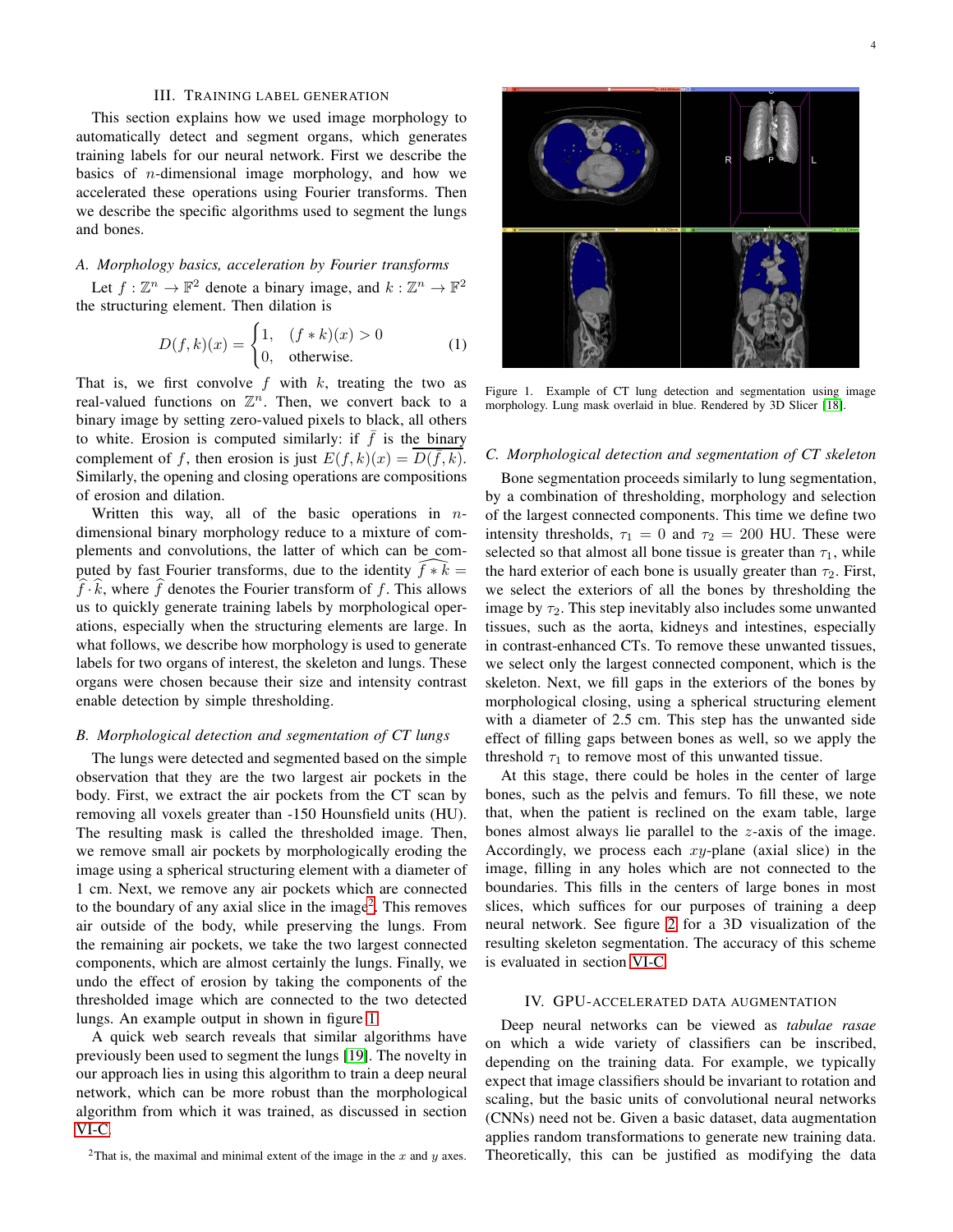

Figure 2. Example of CT skeleton detection and segmentation using image morphology. Skeleton mask overlaid in red. Rendered by 3D Slicer [\[18\]](#page-9-18).

<span id="page-4-0"></span>distribution, which alters the expected loss for each choice of parameters. The expanded dataset also helps to combat overfitting.

Our organ segmenter was trained using a variety of data transformations including affine warping, intensity windowing, additive noise and occlusion. These common operations are expensive to compute over large 3D volumes. In particular, affine warping requires random access to a large buffer of image data, with little reuse, which is inefficient for the cacheheavy memory hierarchy of CPUs. A typical CT scan consists of hundreds of  $512 \times 512$  slices of 12-bit data. When arranged into a 3D volume, a CT scan is hundreds of times larger than a typical low-resolution photograph used in conventional computer vision applications.

Although 3D data augmentation is slow on conventional CPUs, the operations involved are actually very efficient when implemented on more specialized hardware. All of the aforementioned operations are common in computer graphics, so GPUs have been designed to handle them efficiently. In particular, GPU texture memory is optimized for parallel access to 2D or 3D images, and includes special hardware for handing out-of-bounds coordinates and interpolation between neighboring pixels. This is especially well-suited to accelerating affine warping. Photometric operations such as noise generation, windowing and cropping also benefit from the massive parallelism offered by GPUs.

Since these operations involve little reuse of data, each output pixel is drawn by its own CUDA thread. Each thread computes the affine coordinate map, samples the input image at that coordinate, applies the photometric transformations, then writes the final intensity value to the output volume. In this way, each output requires only a single access to texture memory.. To mitigate the cost of transferring data between memory systems, we designed our data augmentation library with a first-in first-out (FIFO) queue to pipeline jobs. The concept is illustrated in figure [3.](#page-4-1) While one image is being processed, the next has already begun transferring from main memory to graphics memory, effectively hiding its transfer latency. The FIFO programming model naturally matches the



<span id="page-4-1"></span>Figure 3. Pipelining jobs for efficient batch processing. With this scheme, a batch of training images is augmented with minimal latency from data transfers.

intended use case of augmenting an entire training batch at once. Our experiments in section [VI-B](#page-7-1) show this scheme accelerates processing by 1.69×.

In what follows, we describe our image manipulation pipeline, with the details of each operation.

First, we warp the image using a random affine transformation. Sampling coordinates are computed as  $x' = Ax + b$ , where  $x, b \in \mathbb{R}^3$  and  $A \in \mathbb{R}^{3 \times 3}$ . The matrix A is generated by composing a variety of geometric transformations drawn uniformly from user-specified ranges, including rotation, scal-ing, shearing, reflection and generic affine warping<sup>[3](#page-4-2)</sup>. Finally, a random displacement  $d \in \mathbb{R}^3$  is drawn from a uniform distribution according to user-specified ranges. Taking  $c \in \mathbb{R}^3$ to be the coordinates of the center of the volume, we then compute b according to the formula  $b = c + d - Ac$ , which guarantees  $Ac + b = c + d$ . That is, the center of the image is displaced by  $d$  units. The output image is defined by  $I_{\text{affine}}(x) = I_{\text{in}}(Ax + b)$ , where  $I_{\text{in}} : \mathbb{R}^3 \to \mathbb{R}$  denotes the input image volume from the training set. The discrete image data is sampled from texture memory using trilinear interpolation, whereas the labels are sampled according to the nearest neighboring voxel.

Second, we apply random occlusion, also known as cropping. To encourage robustness to missing anatomy, we randomly set part of the input volume to zero, while ensuring that every voxel has an equal chance of being occluded. The occluded region is a rectangular prism, with height uniformly distributed in the interval $\delta \in [0, \delta_{\text{max}}]$ , and starting coordinate  $z \in [-\delta_{\max}, z_{\max}]$ , where  $z_{\max}$  is the maximum possible zcoordinate. Then, we compute

$$
I_{\text{OCC}}(x) = \begin{cases} 0, & z \ge x_3 \ge z + \delta \\ I_{\text{affine}}(x), & \text{otherwise.} \end{cases} \tag{2}
$$

Since we are already applying an affine transformation to the image, removing an axis-aligned prism from the output effectively removes a randomly-oriented prism from the input. For efficiency, we evaluate occlusion prior to sampling the image texture. If the value is negative, all future operations are skipped, including the texture fetch.

Third, we introduce additive Gaussian noise as a simplistic model of the artifacts introduced in image acquisition. The operation is simply  $I_{noise}(x) = I_{0cc}(x) + n(x)$ , where  $n(x)$ is drawn from an independent, identically distributed (IID) Gaussian process with zero mean and standard deviation  $\sigma$ . The sole parameter  $\sigma$  is drawn from a uniform distribution for

<span id="page-4-2"></span><sup>&</sup>lt;sup>3</sup>For reflection, the user specifies the probability that the image is reflected about each of the three axes.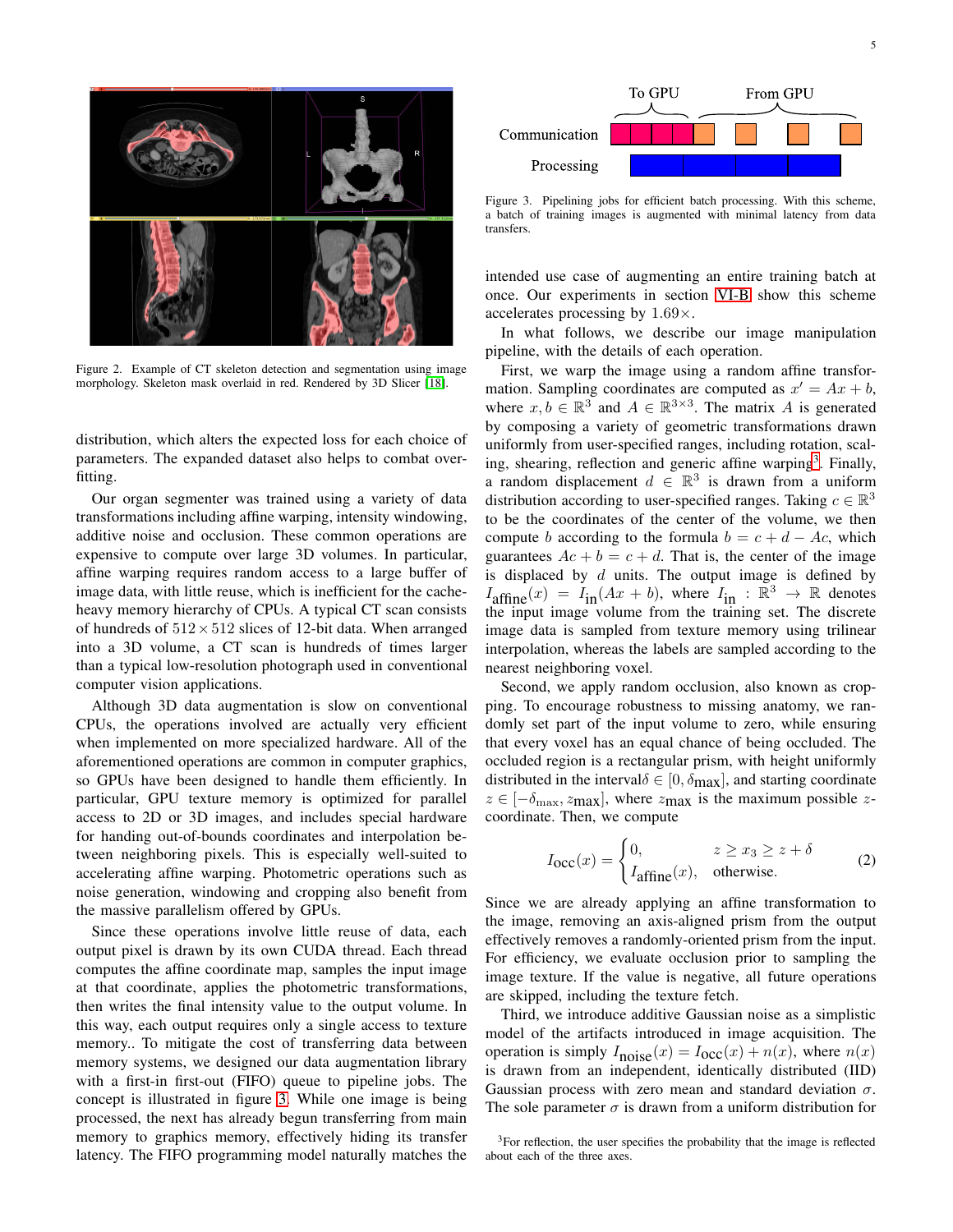each training example. In this way, some images are severely corrupted by noise, while others are hardly changed. We used the cuRand library to quickly generate noise on the GPU [\[20\]](#page-9-19). We initialize a separate random number generator (RNG) for each GPU thread, with one thread per output voxel. To reduce the initialization overhead, each thread uses a copy of the same RNG, starting at a different seed. This sacrifices the guarantee of independence between RNGs, but the effect is not perceivable in practice.

Finally, we apply a random window/level transformation to the image intensities. To increase image contrast, radiologists always view CT scans within a certain range of Hounsfield units (HU). For example, bones might be viewed with a window of -1000-1500 HU, while abdominal organs would be viewed with a narrower window of -150-230 HU. To simulate this, we randomly draw limits  $-\infty < a < b < \infty$  according to user-specified ranges. Then we compute

$$
I_{\text{window}}(x) = \min\left\{\max\left\{\frac{I_{\text{noise}}(x) - a}{b - a}, 0\right\}, 1\right\}.
$$
 (3)

In other words, the intensity values are clamped to the range  $[a, b]$ , and then affinely mapped to  $[0, 1]$ . This is straightforward to implement on GPUs.

#### V. NEURAL NETWORK ARCHITECTURE

This section describes the design of our predictive model; both the inputs and outputs, pre- and post-processing, the neural network itself, and the training loss function.

#### *A. Pre- and post-processing*

Our neural network takes as input a  $120 \times 120 \times 160$ image volume, and outputs a  $120 \times 120 \times 160 \times 6$  probability map, where each voxel is assigned a class probability distribution. This becomes a  $120 \times 120 \times 160$  prediction map by taking the arg max probability for each voxel. To reduce memory requirements, we resample all image volumes to 3 mm<sup>3</sup> before they are fed into the model. Resampling consists of Gaussian smoothing, which serves as a lowpass filter to avoid aliasing artifacts, followed by interpolation at the new resolution. Since each CT scan has its own millimeter resolution for each dimension  $u = (u_1, u_2, u_3)$ , we adjust the Gaussian smoothing kernel according to the formula  $g(x) \propto \exp\left(-\sum_{k=1}^3 x_k^2/\sigma_k^2\right)$  where the smoothing factors are computed from the desired resolution  $r = 3$  according to  $\sigma_k = \frac{1}{3} \max(r/u_k - 1, 0)$ . This heuristic formula is based on the fact from digital signal processing that, in order to avoid aliasing, the cutoff frequency should be placed at  $r/u_k$ , the ratio of sampling rates, on a  $[0, 1]$  frequency scale.

After the neural network, we resample the  $120 \times 120 \times$ 160 prediction map to the original image resolution by nearest neighbor interpolation. One difficulty with this scheme is that CT scans vary in resolution and number of slices, and at 3 mm<sup>3</sup> we are unlikely to fit the whole scan in our network. For training, we address this by selecting a  $120 \times 120 \times 160$  subregion from the scan uniformly at random. For inference, we cover the scan by partially-overlapping sub-regions, averaging predictions where overlap occurs. Others have addressed the

<span id="page-5-0"></span>Table I LIST OF LAYERS IN OUR FULLY-CONVOLUTIONAL NEURAL NETWORK.

| Purpose       | Type          | Filter size  | Outputs | Stride         |
|---------------|---------------|--------------|---------|----------------|
| Decimation    | Convolution   |              | 64      | $\mathfrak{D}$ |
|               | Convolution   |              | 64      |                |
|               | Convolution   | 4            |         |                |
|               | Pooling       | 192<br>2     |         | 2              |
|               | Inception     | 1-5          |         |                |
|               | Inception     | 480<br>$1-5$ |         |                |
|               | Inception     | $1-5$        | 512     |                |
|               | Inception     | $1-5$        | 512     |                |
|               | Inception     | $1-5$        | 528     |                |
|               | Inception     | $1-5$        | 832     |                |
|               | Pooling       | 2            | 832     | 2              |
|               | Inception     | $1-5$        | 832     |                |
|               | Inception     | $1-5$        | 1024    |                |
| Interpolation | Interpolation | 8            | 6       | 1/8            |
| Output        | Softmax       | n/a          | 6       |                |

issue of limited viewing resolution by training multiple FCNs, each working at different scales [\[5\]](#page-9-4). However, we found that a single 3 mm<sup>3</sup> network achieves competitive performance.

## *B. Model*

We chose a relatively simple model which balances speed and memory consumption with accuracy. Our model is based on GoogLeNet, but its convolution and pooling operators work in 3D instead of 2D [\[21\]](#page-9-20). Like other fully-connected networks (FCNs), our model essentially consists of two parts: one for decimation and one for interpolation [\[8\]](#page-9-7). The decimation network is similar to the usual convolutional neural network (CNN) used for image classification, with max-pooling and strided convolution layers which reduce the image size by a factor of 8 in each dimension. The interpolation layer restores the feature maps to their image dimensions, essentially through convolutional interpolation. Unlike most of the literature, we chose not to use any "skip connections" which forward feature maps in the decimation part to later layers in the interpolation part [\[3\]](#page-9-2), [\[6\]](#page-9-5), [\[8\]](#page-9-7). We did this two reasons: first, to save memory which is precious when dealing with 3D models. Second, to disambiguate the advantages of our loss function and data augmentation from any improvements in model architecture.

Table [I](#page-5-0) lists the layers of our neural network, in order from the input image data to the final probability maps. The exact details of each layer type are beyond the scope of this paper, but should be familiar to practitioners. Filter sizes and strides apply to all three dimensions, for example a filter size of 7 implies a  $7 \times 7 \times 7$  isotropic filter. All convolutions are followed by constant "bias" addition, batch normalization and rectification [\[22\]](#page-9-21). Pooling always refers to taking neighborhood maxima. An inception module consists of a multitude of convolution layers of sizes 1, 3 and 5, along with a pooling layer, which are concatenated to form four heterogeneous output paths [\[21\]](#page-9-20). The inception module seems to be a memory-efficient way to construct very deep neural networks, since it employs relatively inexpensive operations of heterogeneous sizes. For simplicity, we report the total number of outputs of the inception module, rather than the number of filters of each type. The final softmax layer outputs class probabilities for each voxel.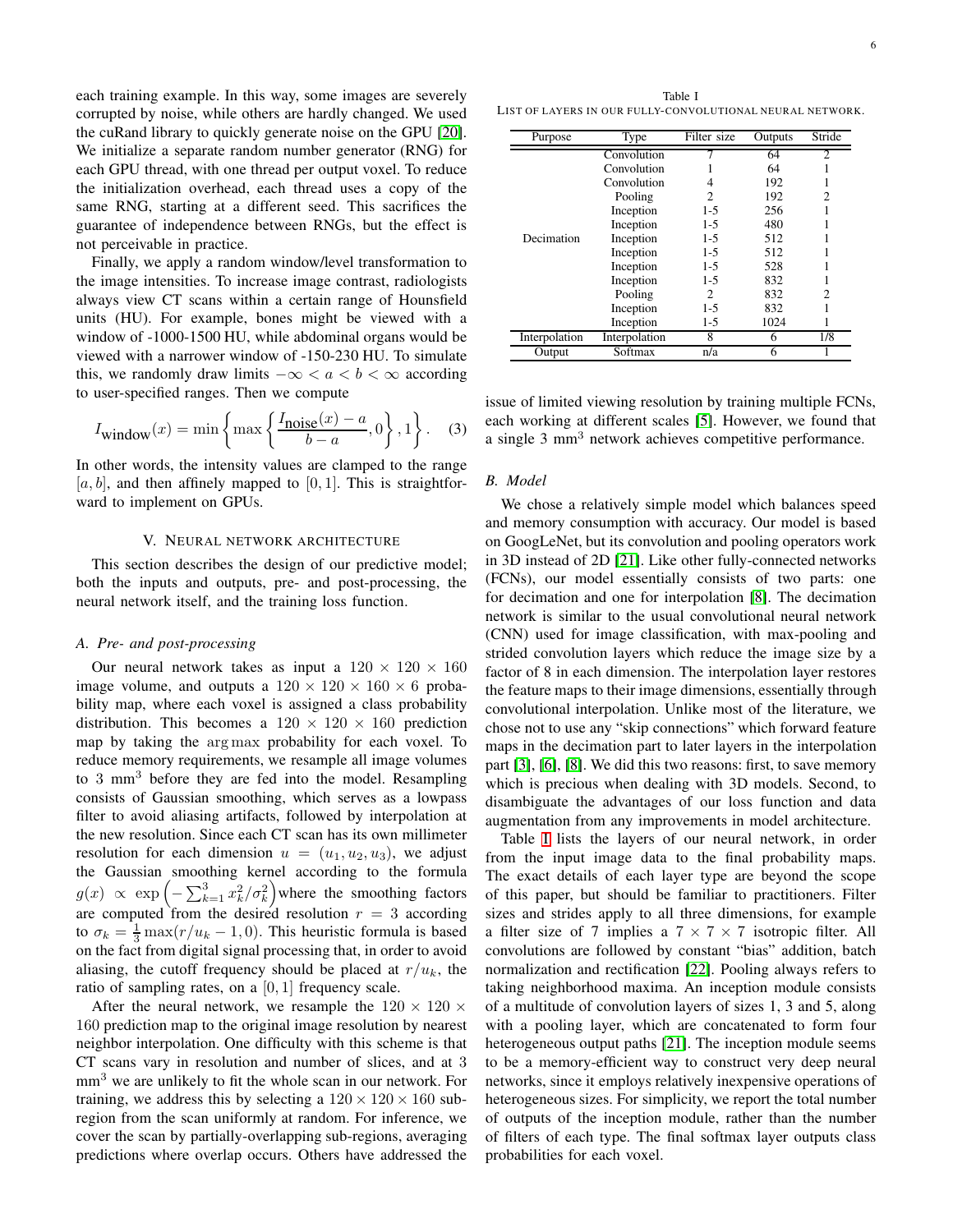

<span id="page-6-1"></span>Figure 4. Example of segmentation errors with unbalanced classes. The blue color represents a prediction of class A, the pink a prediction of class B. The ground truth is the filled in pentagon, while the two circles are prediction errors. With weighted cross-entropy, the pink circle receives more weight than the blue circle, since the weight of each pixel is determined by the size of the ground truth class.

## <span id="page-6-0"></span>*C. IOU Loss*

The most common loss function used for image segmentation is weighted cross-entropy. This method assigns a separate loss function to each voxel, minimizing the weighted average of all losses. To compensate for extreme class imbalances encountered in medical imaging, a separate weight is assigned to each voxel so that all objects weigh the same, regardless of size. We found this apporach to give poor results, and instead formulated a different loss function, the IOU loss.

Imagine a binary classification scenario, as shown in figure [4.](#page-6-1) Let  $p \in [0,1]^n$  denote the vector of n output probabilities from the model, where *n* is the number of voxels, let  $y \in$  $\{0, 1\}^n$  denote the binary ground truth labels, and let  $w =$  $(1/n)\sum_{k=1}^n y_k$  denote the weight of the class  $y_k = 1$ . Let  $L_k(p_k)$  denote the cross-entropy loss function for voxel k. Then weighted cross-entropy loss is

$$
L_{\text{CE}}(p) = \frac{1}{n} \sum_{k=1}^{n} ((1 - y_k)(1 - w) + y_k w) L_k(p_k).
$$
 (4)

The problem with this loss function is that it weights errors unequally: a false positive receives the weight  $1 - w$ , whereas a false negative receives  $w$ . As a result, the model learns to exaggerate the boundaries of small objects, since false positives almost always receive the weight of the large "background" class. This is a limitation not just of cross-entropy, but of any loss function which is a weighted average over each voxel.

In order to address this limitation, we adopted a loss function which minimizes the intersection over union (IOU) of the output segmentation, also called the Jaccard index. Since the IOU depends on binary values, it cannot be optimized by gradient descent, and thus it is not directly suitable as a loss function for deep learning. Instead, our strategy is to define a smooth function which is equal to the IOU when the output probabilities are all either 0 or 1.

Since  $\{0,1\}^n \subset [0,1]^n$ , we can consider y as a vector in  $[0, 1]^n$  consisting only of probabilities 0 and 1. Then, the smooth IOU loss is

$$
L_{\text{IOU}} = 1 - \frac{\|py\|_1}{\|p\|_1 + \|y\|_1 - \|py\|_1} \tag{5}
$$

where  $||p||_1 = \sum_k p_k$ , since  $p_k \ge 0$  for all k. To extend this to multi-class segmentation, simply average the  $L_{\text{IOU}}$  for each class. This approach seems simpler and more naturally motivated than the multi-class Dice scheme of Sudre et al. [\[17\]](#page-9-16).

The IOU loss is closely related to the Dice loss, which was unceremoniously proposed by Milletari et al. [\[3\]](#page-9-2). The Dice loss is

$$
L_{\text{Dice}} = 1 - \frac{2||py||_1}{||p||_1 + ||y||_1}.
$$
 (6)

Since the IOU loss is similar to the Dice loss, one might wonder why we bothered to propose a new loss function. One advantage is that, when restricted to binary scores, the IOU loss obeys the triangle inequality, and thus qualifies as a metric [\[2\]](#page-9-1). This is not true of the Dice loss. For example, let  $p = (0, 1)$  and  $y = (1, 0)$ . Then it can be verified that  $L_{\text{Dice}}(p, y) \geq L_{\text{Dice}}(p, p \cup y) + L_{\text{Dice}}(y, p \cup y)$ , which violates the triangle inequality.

One useful application of the triangle inequality is to bound the amount by which we can decrease the IOU loss by restricting the experiment to a subset of the domain. For example, for any set of binary predictions  $p$  and labels  $y$ , we can define a restriction by the taking the intersection with a binary vector s. According to the triangle inequality,

$$
L(p,g) \le L(p,p \cap s) + L(g \cap s, p \cap s) + L(g,g \cap s), \quad (7)
$$

so the loss decrease is bounded by  $L(p, p \cap s) + L(g, g \cap s)$ , which simplifies to  $||p \cap s||_1/||p||_1 + ||g \cap s||_1/||g||_1$ .

To our knowledge, no one has yet described the mathematical properties of the Dice loss in detail. Since it has essentially the same properties as the IOU loss, both being continuous interpolations of binary or set functions, we treat both losses simultaneously. They have the following properties, which are easily verified:

- 1) They are equal to the desired binary loss, either Dice or IOU, when  $p$  is binary.
- 2) They are strictly increasing in each  $p_k$  when  $y_k = 1$ , decreasing when  $y_k = 0$ .
- 3) They are maximized only when  $p = y$ , minimized only when  $p = 1 - y$ .
- 4) They are smooth functions, if we define the loss to be 1 at  $p = y = 0$ , which is otherwise undefined.

Properties 1-3 ensure that minimizing the continuous loss corresponds to maximizing the binary score of the trained model, while properties 2-4 encourage the training optimization problem to be well-behaved. For example, property 2 implies that the function has no strict local minima, since these would also be local minima when restricted to a single input probability  $p_k$ . However, this property does not extend to an average of per-image loss functions over a dataset, since this could be a sum of both increasing and decreasing functions, which need not be monotone.

Importantly, these properties do not suffice for uniqueness of the loss function, since there are other possible behaviors when  $p$  is nonbinary. In fact, these properties are not even unique among the rational functions. For example, consider the family of loss functions

$$
L_{\text{IOU}}^m = \frac{\sum_{k=1}^n p_k^m y_k}{\sum_{k=1}^n p_k^m + \sum_{k=1}^n y_k - \sum_{k=1}^n p_k^m y_k}
$$
(8)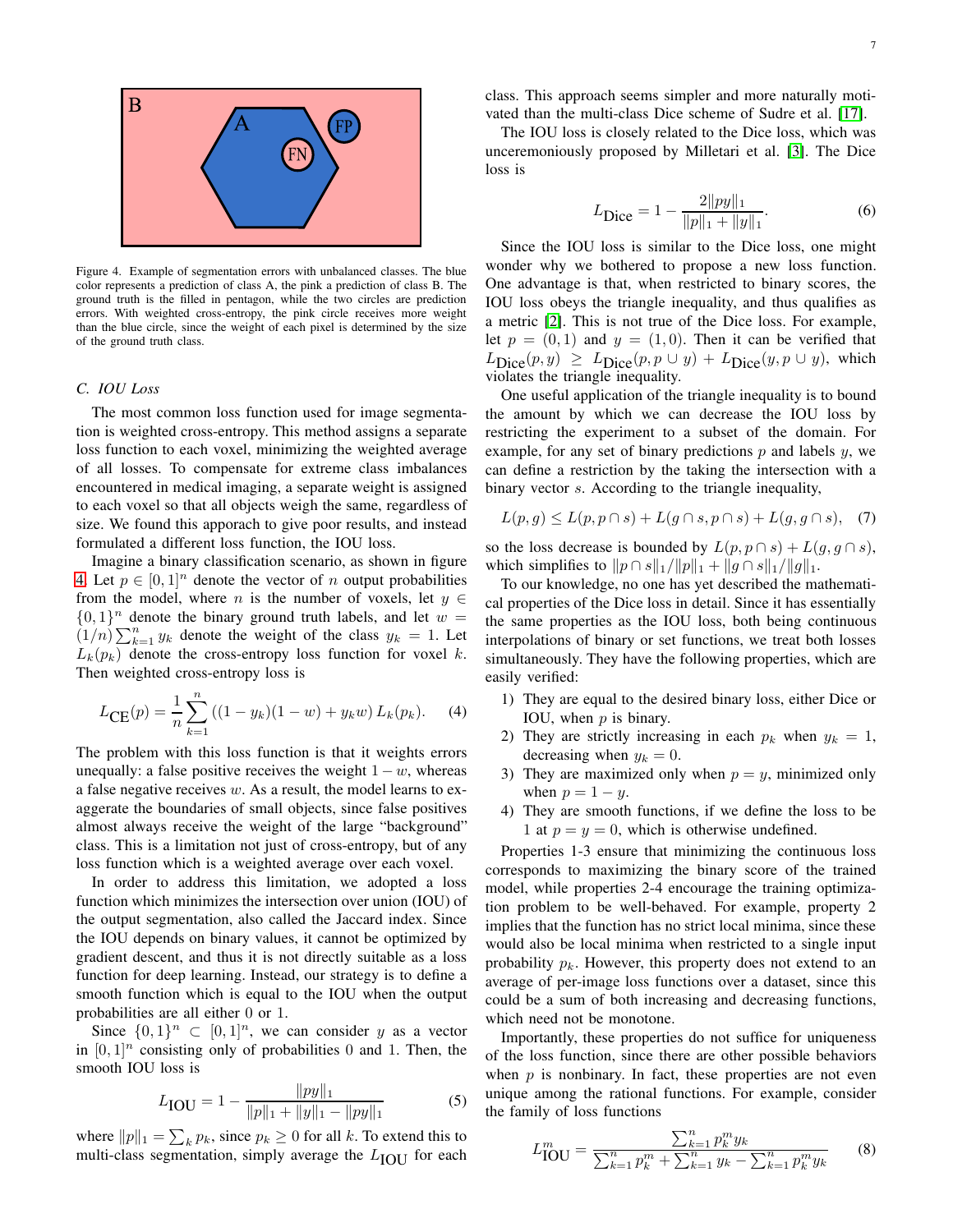for any power  $m > 0$ . It is easily verified that these functions also satisfy all of the above properties, but differ from the  $m = 1$  case for non-binary values of p. More generally, if  $f_1, \ldots, f_n$  is a collection of smooth increasing functions on [0, 1] with  $f_k(0) = 0$  and  $f_k(1) = 1$  for all  $k \in \{1, ..., n\}$ , then the function

$$
L_{\text{IOU}}^f = \frac{\sum_{k=1}^n f_k(p_k) y_k}{\sum_{k=1}^n f_k(p_k) + \sum_{k=1}^n y_k - \sum_{k=1}^n f_k(p_k) y_k} \quad (9)
$$

satisfies properties 1-4. This shows that there is nothing like a unique choice of "IOU loss" or "Dice loss," unless deeper properties are discovered. However, we can at least say that the proposed loss functions are the lowest-order rational functions satisfying our properties, and thus the most computationally efficient.

We now analyze the penalty of each type of error, false positives and false negatives, for the IOU loss. Let $\epsilon = ||p-y||_1$ denote the misprediction error, and let  $N = ||y||_1$ . A false negative corresponds to  $p_k \leq y_k$  for all k, whence the loss is

$$
L_{FN} = 1 - \frac{N - \epsilon}{(N - \epsilon) + N - (N - \epsilon)} \tag{10}
$$

$$
= \frac{\epsilon}{N}.
$$

Similarly, a false positive has  $p_k \geq y_k$ , which yields

$$
L_{FP} = 1 - \frac{N}{(N + \epsilon) + N - N}
$$
  
=  $\frac{\epsilon}{N + \epsilon}$ . (11)

So long as  $N \gg \epsilon$ , the two penalties are approximately equal. This shows that, unlike weighted cross-entropy, the IOU loss strikes a reasonable balance between each type of error. The assumption  $N \gg \epsilon$  essentially means that the model is performing well on the training data, which we should expect towards the end of training.

## VI. EXPERIMENTAL RESULTS

This section describes our experiments validating the methods on real data. First describe how we created our CT organ dataset. Then, we measure the speed of our GPU data augmentation against a CPU baseline. Finally, we train various organ segmentation networks, evaluating their performance alongside the unsupervised label generators, first on our own dataset, and then on a public challenge.

## <span id="page-7-0"></span>*A. Dataset*

In order to train and evaluate our organ segmentation system, we annotated a set of 130 anonymized CT volumes exhibiting a wide variety of imaging conditions, both with and without contrast, abdominal, thoracic and full-body. The original images came from the Liver Tumor Segmentation (LiTS) Challenge organized by Christ et al. [\[4\]](#page-9-3). The LiTS challenge provides liver masks for almost all of the data, which were extracted using a semi-automated segmentation method. To complete the dataset, we added a few liver masks ourselves, and cropped some of the image volumes to eliminate undesired artifacts. To this we added our own masks for the kidneys and



<span id="page-7-2"></span>Figure 5. Comparison of our GPU data augmentation to a CPU implementation using SciPy.

bladders. All of these annotations were created using ITK-SNAP, a free tool for volumetric image segmentation, using a mixture of active contours and manual correction [\[23\]](#page-10-0).

Since training labels were automatically generated for the bones and lungs, we must evaluate the model performance on a different dataset. However, manually labeling these organs is extremely tedious, which was the original motivation for developing the automatic labelers. As a compromise, we manually labeled the lungs and bones in 10 out of the 130 CT scans, again using ITK-SNAP. For the bones, we saved time by starting with the automatic labels, and then manually correcting the errors and omissions.

## <span id="page-7-1"></span>*B. Data augmentation speed*

After developing our GPU data augmentation program, we implemented the same operations using SciPy, a popular library for scientific computing [\[1\]](#page-9-0). We then compared the speed of the two programs on our CT organ dataset. In order to maintain consistency with our organ segmentation experiment, all images and labels were resampled to a resolution of 3 mm<sup>3</sup>. To remove the effects of file I/O, we wrote the whole dataset into main memory at the start of each experiment. Execution times were averaged over 5 different image batches. Our data augmentation code was written in C++ and CUDA and controlled by a Python wrapper. All experiments were performed on a single machine with an Intel Core i7-6900K CPU and four NVIDIA GeForce Titan X Pascal GPUs.

The average time per image volume is reported in figure [5.](#page-7-2) The GPU implementation utilizes the memory transfer scheme from section [IV,](#page-3-1) so it benefits from increased batch size which hides the communication overhead. Each batch is evenly distributed across the four GPUs in our server, which allows for a larger total batch size, albeit at marginal benefit over a single GPU with a batch size of 32. On the other hand, the CPU grows slower with increasing batch size, which is probably due to its multi-level cache-based memory hierarchy. Execution times range from 125-74 ms per CT scan on the GPU to 323-592 ms on the CPU. Accordingly, the GPU offers a speedup of  $2.6-8.1 \times$ , depending on the batch size. The largest GPU batch size is  $1.69\times$  faster per volume than the smallest, due to job pipelining. Comparing the fastest times for each processor results in a  $4.4\times$  speedup for the GPU.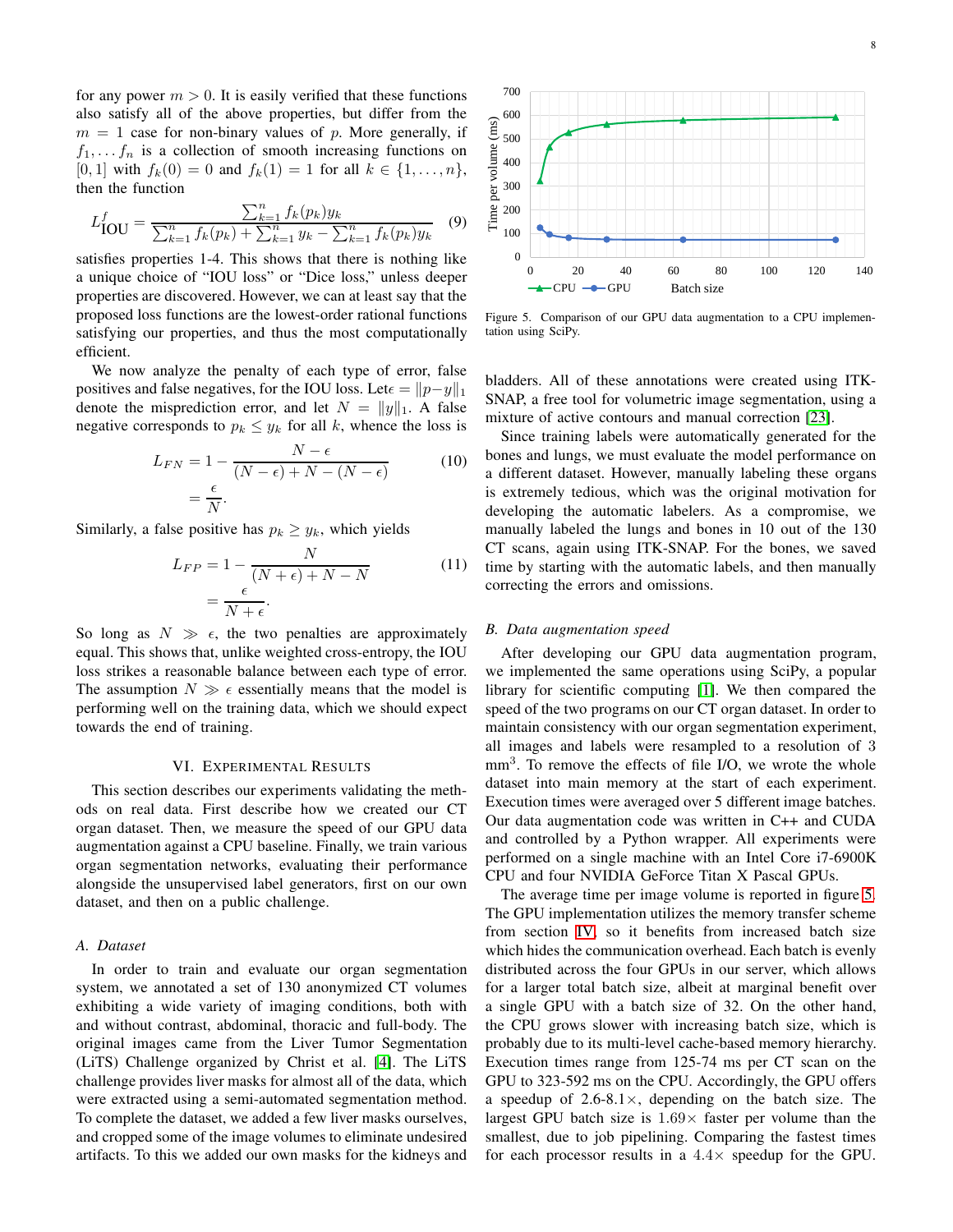<span id="page-8-2"></span>Table II AVERAGE DICE SCORES PER CT VOLUME FOR EACH ORGAN SEGMENTER.

| Method            | Neural Nework |      |      |      | Morphology |
|-------------------|---------------|------|------|------|------------|
| Loss              | Cross entropy |      | IOU  |      | n/a        |
| Data augmentation | No            | Yes  | No   | Yes  | n/a        |
| Lung              | 87.5          | 86.8 | 90.8 | 91.8 | 97.8       |
| Liver             | 88.8          | 85.5 | 90.9 | 92.2 | n/a        |
| <b>Bone</b>       | 73.6          | 65.4 | 78.9 | 79.3 | 93.2       |
| Kidney            | 71.8          | 65.2 | 77.5 | 78.3 | n/a        |
| <b>Bladder</b>    | 70.4          | 58.4 | 80.1 | 83.7 | n/a        |
| Other             | 97.7          | 96.4 | 98.6 | 98.7 | 99.7*      |

<sup>∗</sup>Includes all organs besides lung and bone



<span id="page-8-1"></span>Figure 6. Learning curves for cross-entropy and IOU loss. The jump in training loss corresponds to the introduction of data augmentation.

All GPU times include the overhead of sending images to and from graphics memory, which could theoretically be elided if deep learning frameworks supported direct access to CUDA objects created by other programs. This experiment shows that GPUs offer a considerable speedup over generic CPUs for 3D data augmentation.

## <span id="page-8-0"></span>*C. CT organ segmentation accuracy*

In order to compare our proposed methods to the default variant, we trained the same neural network with two different loss functions, cross-entropy and IOU. In each case, we began without data augmentation, only introducing it after the training loss ceased to decline. This strategy saves time, since the network first learns the basic appearance of each organ before adapting to the various augmentations. The learning curves are shown in figure [6.](#page-8-1) Each training iteration consists of a batch of 4 image volumes. The training loss is averaged over all the random crops in 100 training iterations, while the validation loss is averaged over all sub-volumes of each image in the validation set. In each case, training loss spikes upward when augmentation is introduced, and then slowly settles back down. Interestingly, data augmentation always increases the training loss, as the training data becomes more difficult, but decreases the loss on the unmodified validation data.

The final results are shown in table [II.](#page-8-2) For all organs, the IOU loss with data augmentation outperforms all other variants. Even without augmentation, the IOU loss outperforms both variants of cross-entropy. Surprisingly, data augmentation increases validation accuracy with the IOU loss, but decreases



Figure 7. Results on a CT scan from the validation set, for each of the four training schemes. IOU loss yields tighter boundaries than cross-entropy, and IOU with augmentation is the only version yielding a reasonable bladder.

<span id="page-8-3"></span>the accuracy with cross entropy. This occurs even though the validation cross-entropy loss is decreasing, as shown in figure [6.](#page-8-1) This illustrates the issue described in section [V-C,](#page-6-0) where weighted cross-entropy encourages false positives over false negatives for minority classes, so the model tends to overestimate organ boundaries. This is especially evident with the bladder, as shown in figure [7.](#page-8-3) The effect is less pronounced for cross-entropy without data augmentation, since the model can over-fit the small training set.

On our dataset, the neural network failed to match the accuracy of the unsupervised morphological algorithm for bones and lungs. For the largest and most distinctive organs, image morphology is simpler and probably more precise than a neural network. However, the two approaches are not mutually exclusive, as unsupervised methods can post-process the output of a neural network. The main disadvantage of morphology is that it is prone to catastrophic failure in ways which are difficult to anticipate. For example, the morphological lung segmenter can be thrown off by other air-filled objects in the scan, such as an exam table. In contrast, a neural network captures the visual appearance of each organ, which is often more reliable. Finally, when segmenting a large variety of organs, a single network has obvious conceptual and computational advantages over a litany of brittle, organ-specific solutions.

#### *D. Liver segmentation challenge*

Seeking external validation of our previous results, we ran the four models on the LiTS challenge test dataset, without any additional training for the liver-only task [\[4\]](#page-9-3). Our results are shown in table [III.](#page-9-22) Our scores are similar to the liver scores in table [II,](#page-8-2) where IOU loss with data augmentation outperforms all the other models.

Our best model achieved a mean Dice per case of 90.5%, which at the time of writing would place us in rank 49 on that section of the challenge. The liver segmentation leaderboard is highly competitive, as the top score is 96.6% out of a possible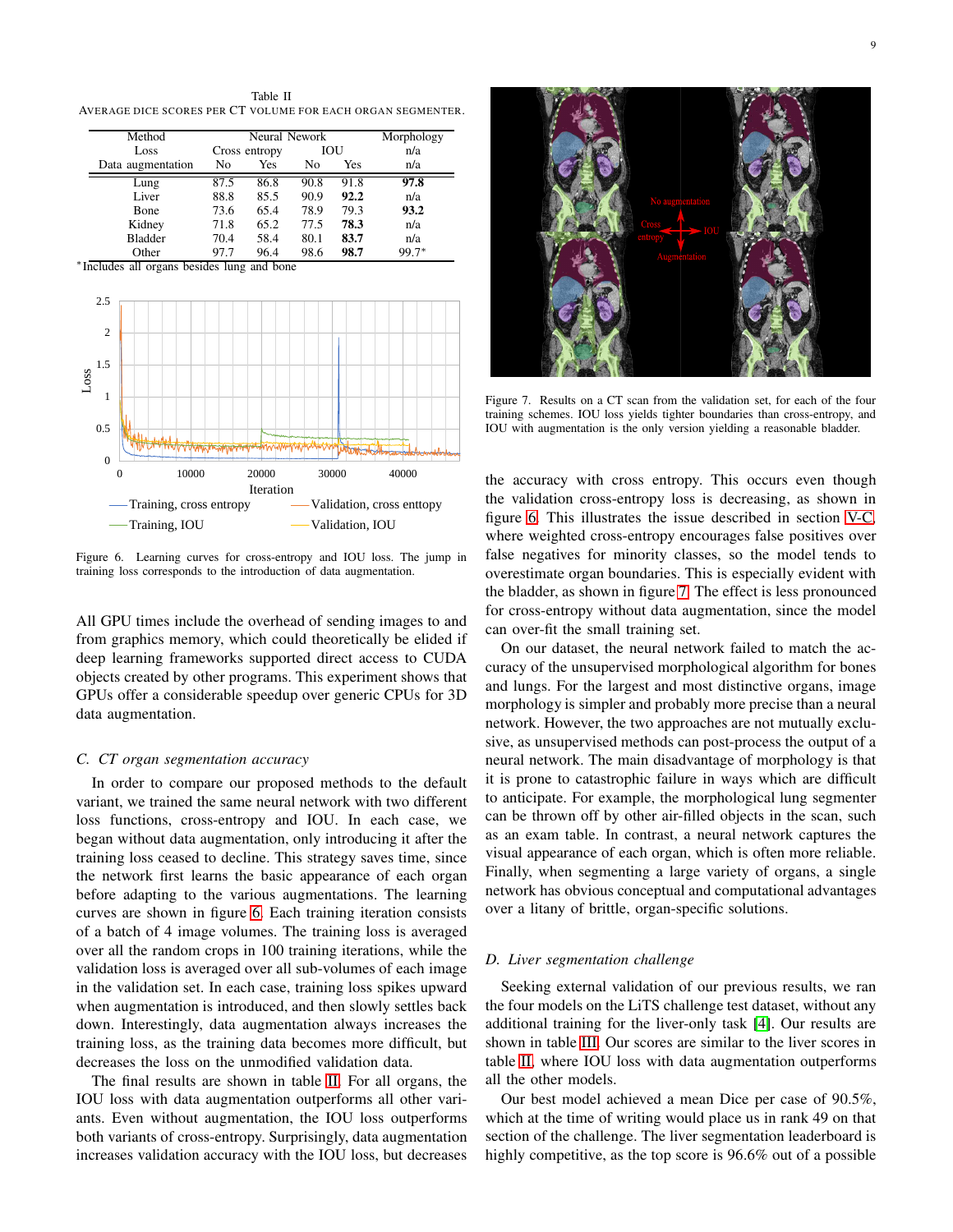<span id="page-9-22"></span>Table III RESULTS OF EACH LIVER SEGMENTER ON THE LITS CHALLENGE.

| Loss              | Cross entropy |          | IOU      |        |
|-------------------|---------------|----------|----------|--------|
| Data augmentation | No            | Yes      | No       | Yes    |
| Avg. Dice         | 0.866         | 0.840    | 0.896    | 0.905  |
| Global Dice       | 0.872         | 0.846    | 0.904    | 0.911  |
| <b>VOE</b>        | 0.233         | 0.273    | 0.185    | 0.168  |
| <b>RVD</b>        | $-0.193$      | $-0.248$ | $-0.024$ | 0.033  |
| <b>ASSD</b>       | 8.506         | 10.407   | 5.876    | 3.767  |
| <b>MSSD</b>       | 0.767         | 173.722  | 88.843   | 54.832 |
| <b>RMSD</b>       | 18.299        | 21.908   | 13.533   | 8.380  |

100%. Differences between such high scores are likely attributable to subtle discrepancies in organ boundaries, to which most applications are insensitive. Our model is considerably simpler and more general than the top-scoring methods, as it operates at a coarse 3mm<sup>3</sup> resolution, uses no additional data, and identifies five different organs simultaneously. Our averge processing time was 5.98s per volume, consuming a modest 2429 MB of graphics memory, which is well within the capabilities of commodity graphics cards. In contrast, other submissions focused only on the liver, and leveraged significantly more complex and expensive methods, including higher processing resolution, cascades of 2D and 3D models, sophisticated post-processing, and even transfer learning from other datasets [\[13\]](#page-9-12). Our work shows that, with the right training, a relatively simple model suffices for many applications. Furthermore, nothing precludes the top-performing models from incorporating our suggested improvements.

## VII. CONCLUSION

We delineated a dataset of 130 abdominal CT scans using a mixture of manual annotation and automated morphological segmentation. We used this dataset to train a deep neural network for CT organ segmentation, using GPUs to accelerate data augmentation. Our model uses the IOU loss to improve segmentation accuracy. We explained mathematically why there is no unique IOU loss, and why the various IOU loss functions outperform weighted cross-entropy for unbalanced segmentation tasks. The code, data and trained model will be made publicly available. We hope that the dataset will enable the development and evaluation of more accurate organ segmentation methods. We invite others to annotate new organs, which could easily be incorporated into the existing system.

## *Acknowledgments*

This work was supported in part by grants from the National Cancer Institute, National Institutes of Health, 1U01CA190214 and 1U01CA187947.

#### **REFERENCES**

- <span id="page-9-0"></span>[1] E. Jones, T. Oliphant, P. Peterson, *et al.*, "SciPy: Open source scientific tools for Python." [http://www.scipy.org/,](http://www.scipy.org/) 2001–. Accessed October 15, 2018.
- <span id="page-9-1"></span>[2] H. Späth, "The minisum location problem for the jaccard metric," *Operations-Research-Spektrum*, vol. 3, pp. 91–94, Jun 1981.
- <span id="page-9-2"></span>[3] F. Milletari, N. Navab, and S. Ahmadi, "V-net: Fully convolutional neural networks for volumetric medical image segmentation," in *2016 Fourth International Conference on 3D Vision (3DV)*, pp. 565–571, Oct 2016.
- <span id="page-9-3"></span>[4] P. Christ, J. Holch, C. Jacobs, G. Chartrand, A. Ben-Cohen, J. Moreau, R. Vivanti, E. Carmichael, *et al.*, "LiTS - liver tumor segmentation challenge." [https://competitions.codalab.org/competitions/17094,](https://competitions.codalab.org/competitions/17094) 2017. Accessed October 13, 2018.
- <span id="page-9-4"></span>[5] H. R. Roth, H. Oda, X. Zhou, N. Shimizu, Y. Yang, Y. Hayashi, M. Oda, M. Fujiwara, K. Misawa, and K. Mori, "An application of cascaded 3d fully convolutional networks for medical image segmentation," *Computerized Medical Imaging and Graphics*, vol. 66, pp. 90 – 99, 2018.
- <span id="page-9-5"></span>[6] E. Gibson, F. Giganti, Y. Hu, E. Bonmati, S. Bandula, K. Gurusamy, B. Davidson, S. P. Pereira, M. J. Clarkson, and D. C. Barratt, "Automatic multi-organ segmentation on abdominal ct with dense v-networks," *IEEE Transactions on Medical Imaging*, vol. 37, pp. 1822–1834, Aug 2018.
- <span id="page-9-6"></span>[7] M. Freiman, O. Eliassaf, Y. Taieb, L. Joskowicz, Y. Azraq, and J. Sosna, "An iterative bayesian approach for nearly automatic liver segmentation: algorithm and validation," *International Journal of Computer Assisted Radiology and Surgery*, vol. 3, p. 439, Jul 2008.
- <span id="page-9-7"></span>[8] E. Shelhamer, J. Long, and T. Darrell, "Fully convolutional networks for semantic segmentation," *IEEE Transactions on Pattern Analysis and Machine Intelligence*, vol. 39, pp. 640–651, April 2017.
- <span id="page-9-8"></span>[9] W. Qin, J. Wu, F. Han, Y. Yuan, W. Zhao, B. Ibragimov, J. Gu, and L. Xing, "Superpixel-based and boundary-sensitive convolutional neural network for automated liver segmentation," *Physics in Medicine & Biology*, vol. 63, no. 9, p. 095017, 2018.
- <span id="page-9-9"></span>[10] D. Yang, D. Xu, S. K. Zhou, B. Georgescu, M. Chen, S. Grbic, D. Metaxas, and D. Comaniciu, "Automatic liver segmentation using an adversarial image-to-image network," in *Medical Image Computing and Computer-Assisted Intervention (MICCAI 2017)* (M. Descoteaux, L. Maier-Hein, A. Franz, P. Jannin, D. L. Collins, and S. Duchesne, eds.), (Cham), Springer International Publishing, 2017.
- <span id="page-9-10"></span>[11] P. Kalavathi and V. B. S. Prasath, "Methods on skull stripping of mri head scan images—a review," *Journal of Digital Imaging*, vol. 29, pp. 365–379, Jun 2016.
- <span id="page-9-11"></span>[12] T. Okada, M. G. Linguraru, M. Hori, R. M. Summers, N. Tomiyama, and Y. Sato, "Abdominal multi-organ segmentation from ct images using conditional shape-location and unsupervised intensity priors," *Medical Image Analysis*, vol. 26, no. 1, pp. 1 – 18, 2015.
- <span id="page-9-12"></span>[13] X. Li, H. Chen, X. Qi, Q. Dou, C. Fu, and P. Heng, "H-denseunet: Hybrid densely connected unet for liver and tumor segmentation from ct volumes," *IEEE Transactions on Medical Imaging*, pp. 1–1, 2018.
- <span id="page-9-13"></span>[14] M. Abadi, A. Agarwal, P. Barham, E. Brevdo, Z. Chen, C. Citro, G. S. Corrado, A. Davis, J. Dean, M. Devin, S. Ghemawat, I. Goodfellow, A. Harp, G. Irving, M. Isard, Y. Jia, R. Jozefowicz, L. Kaiser, M. Kudlur, J. Levenberg, D. Mané, R. Monga, S. Moore, D. Murray, C. Olah, M. Schuster, J. Shlens, B. Steiner, I. Sutskever, K. Talwar, P. Tucker, V. Vanhoucke, V. Vasudevan, F. Viégas, O. Vinyals, P. Warden, M. Wattenberg, M. Wicke, Y. Yu, and X. Zheng, "TensorFlow: Large-scale machine learning on heterogeneous systems." [https://www.tensorflow.org/,](https://www.tensorflow.org/) 2015.
- <span id="page-9-15"></span><span id="page-9-14"></span>[15] F. Chollet *et al.*, "Keras." [https://keras.io,](https://keras.io) 2015.
- [16] M. Ghafoorian, J. Teuwen, R. Manniesing, F.-E. de Leeuw, B. van Ginneken, N. Karssemeijer, and B. Platel, "Student beats the teacher: deep neural networks for lateral ventricles segmentation in brain mr," 2018.
- <span id="page-9-16"></span>[17] C. H. Sudre, W. Li, T. Vercauteren, S. Ourselin, and M. Jorge Cardoso, "Generalised dice overlap as a deep learning loss function for highly unbalanced segmentations," in *Deep Learning in Medical Image Analysis and Multimodal Learning for Clinical Decision Support*, pp. 240–248, Springer International Publishing, 2017.
- <span id="page-9-18"></span>[18] R. Kikinis, S. D. Pieper, and K. G. Vosburgh, *3D Slicer: A Platform for Subject-Specific Image Analysis, Visualization, and Clinical Support*, pp. 277–289. New York, NY: Springer New York, 2014.
- <span id="page-9-17"></span>[19] Mathworks, "Segment lungs from 3 d chest scan and calculate lung volume." [https://www.mathworks.com/help/images/segment-lungs-from-3-d-chest-mri-data.html,](https://www.mathworks.com/help/images/segment-lungs-from-3-d-chest-mri-data.html) 2018. Accessed October 13, 2018.
- <span id="page-9-19"></span>[20] NVIDIA, "cuRAND." ["https://developer.nvidia.com/curand",]("https://developer.nvidia.com/curand") 2018. Accessed November 8, 2018.
- <span id="page-9-20"></span>[21] C. Szegedy, W. Liu, Y. Jia, P. Sermanet, S. Reed, D. Anguelov, D. Erhan, V. Vanhoucke, and A. Rabinovich, "Going deeper with convolutions," in *The IEEE Conference on Computer Vision and Pattern Recognition (CVPR)*, June 2015.
- <span id="page-9-21"></span>[22] S. Ioffe and C. Szegedy, "Batch normalization: Accelerating deep network training by reducing internal covariate shift," in *Proceedings of*